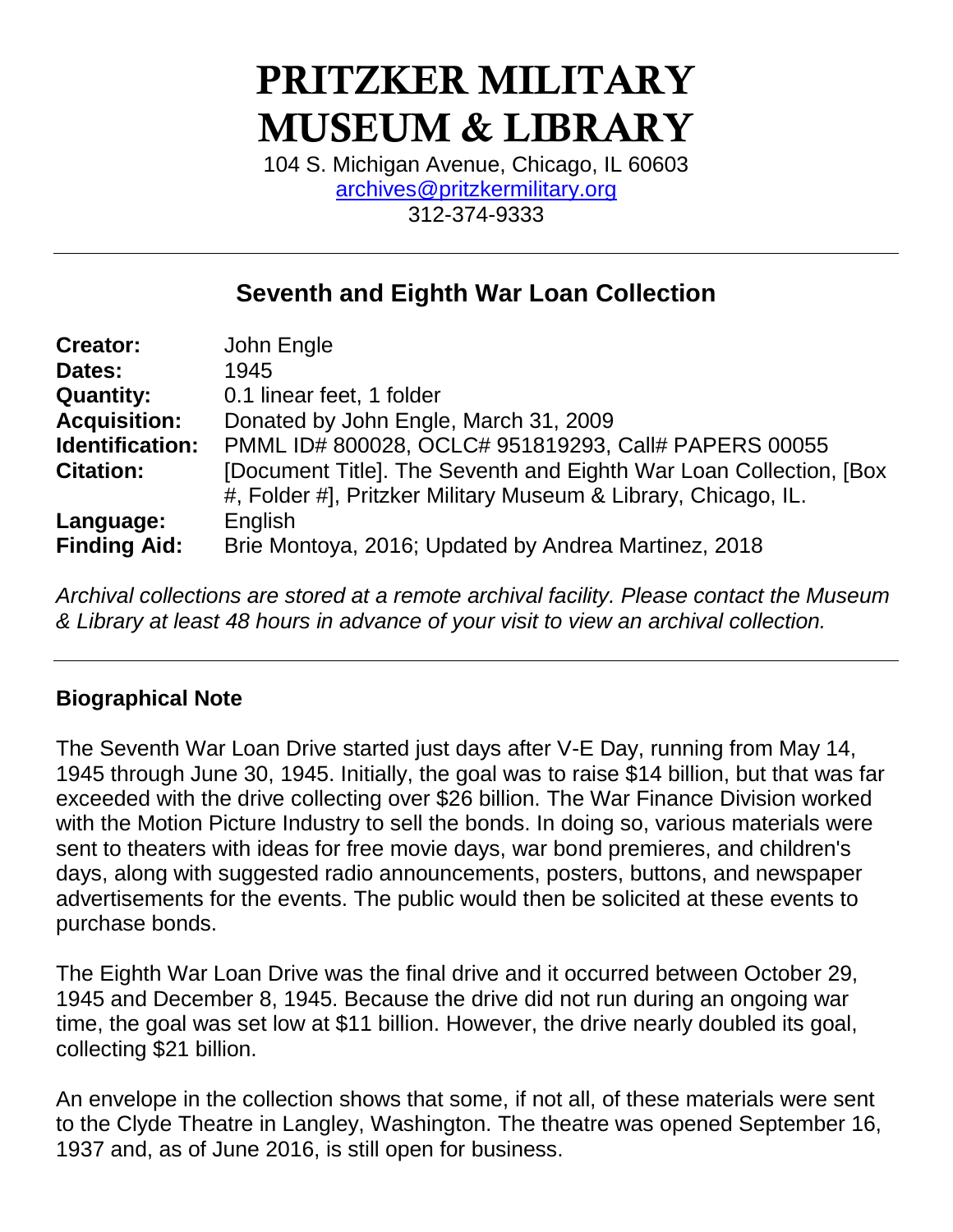#### **Scope and Content of the Collection**

The Seventh and Eighth War Loan Collection contains materials that were sent to motion pictures theaters in anticipation of the launch of the war bond drives. As the cover letter states, the Seventh War Loan Drive portfolio's papers outline the National Committee's ideas for "War Bond Premieres, Free Movie Days, Children's Days, Glenn Miller Day, workable exploitation ideas, V-E Day suggestions, articles, editorials, posters, radio announcements and newspaper advertisements". Also included is a large booklet containing similar material that readied those selling bonds in the Eighth War Loan Drive.

#### **Arrangement**

The collection arrived in no discernable order. Although they share one folder, the papers and envelope for the Seventh War Loan Drive have been placed ahead of the booklet for the Eighth War Loan Drive. The collection consists of two series:

#### **Series One: Seventh War Bond Drive**

The papers in this series pertain to the Seventh War Bond Drive and were originally included in a portfolio that was sent to Clyde Theatre. The papers include guidelines for "exploitation ideas" such as hosting G.I. weddings, hosting an arsenal exhibit with local veteran organizations, holding an auction, or working in conjunction with other local businesses to promote the theatre as a place to purchase bonds. Papers also include scripts from radio spots and announcements that can be made from the theatre's loudspeakers out into the streets.

#### **Series Two: Eighth War Bond Drive**

This series consists of a large booklet that pertains to the Eighth, and final, drive for World War II bonds. It contains similar materials to those found in Series One, including a work schedule, information on companies the theatre can purchase posters, banners, and buttons from, directions for newspaper promotions, and ideas on how to most effectively solicit the bonds.

#### **Rights**

Copyrights held by John Engle were transferred to the Pritzker Military Museum & Library. All other rights are held by the author or publisher. Users assume responsibility for following copyright laws as established by US Code Title 17.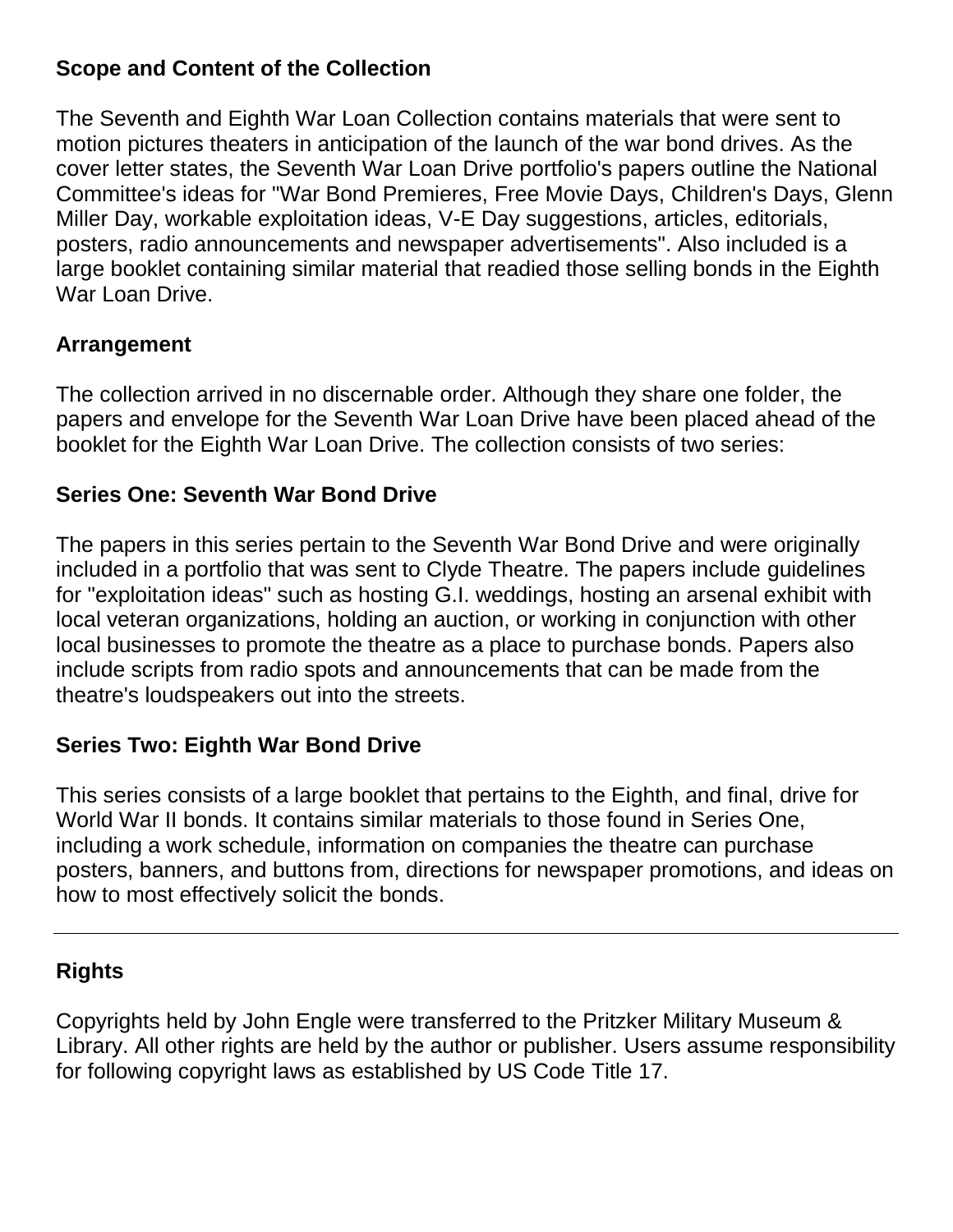#### **Separations**

| <b>Item ID</b> | Call<br><b>Number</b> | <b>Description</b>                                                                                                           | <b>Location</b>                   |
|----------------|-----------------------|------------------------------------------------------------------------------------------------------------------------------|-----------------------------------|
| 800028028      |                       | Poster - "All-Star Bond Rally. Hollywood's<br>salute to the Mighty Seventh."                                                 | <b>Flatfiles - PRINT</b><br>01007 |
| 800028029      |                       | Poster - "Don't walk out on me now!<br>Let's finish. Buy Victory Loan Bonds!"                                                | <b>Flatfiles - PRINT</b><br>01008 |
| 800028030      |                       | Poster - "Thank God your boy is safe!<br>Make it a real joyous Thanksgiving. Buy a<br>Bond."                                 | <b>Flatfiles - PRINT</b><br>01009 |
| 800028031      |                       | Poster - "Speed total victory Buy<br>Bonds!"                                                                                 | <b>Flatfiles - PRINT</b><br>01010 |
| 800028032      |                       | Poster - "V-E Day yet 8 million Americans<br>still fighting the Japs. Help 'em finish it.<br>Speed total victory Buy Bonds!" | <b>Flatfiles - PRINT</b><br>01011 |
| 800028033      |                       | Poster - "Want to see a movie free?"                                                                                         | <b>Flatfiles - PRINT</b><br>01012 |
| 800028034      |                       | Poster - "War Bonds Premiere, Your<br>Bond purchased here is you free<br>admission."                                         | <b>Flatfiles - PRINT</b><br>01013 |
| 800028035      |                       | Poster - "All-Star Bond Rally. 19 Minutes<br>of Big-Time Entertainment"                                                      |                                   |

### **Key Subjects**

This collection is indexed under the following headings in the Library's online catalog. Researchers interested in materials about related topics, persons, or places should search the catalog using these subject headings.

#### **Subjects**

Motion picture industry -- United States. Propaganda. War bonds & funds -- United States -- 1940-1950.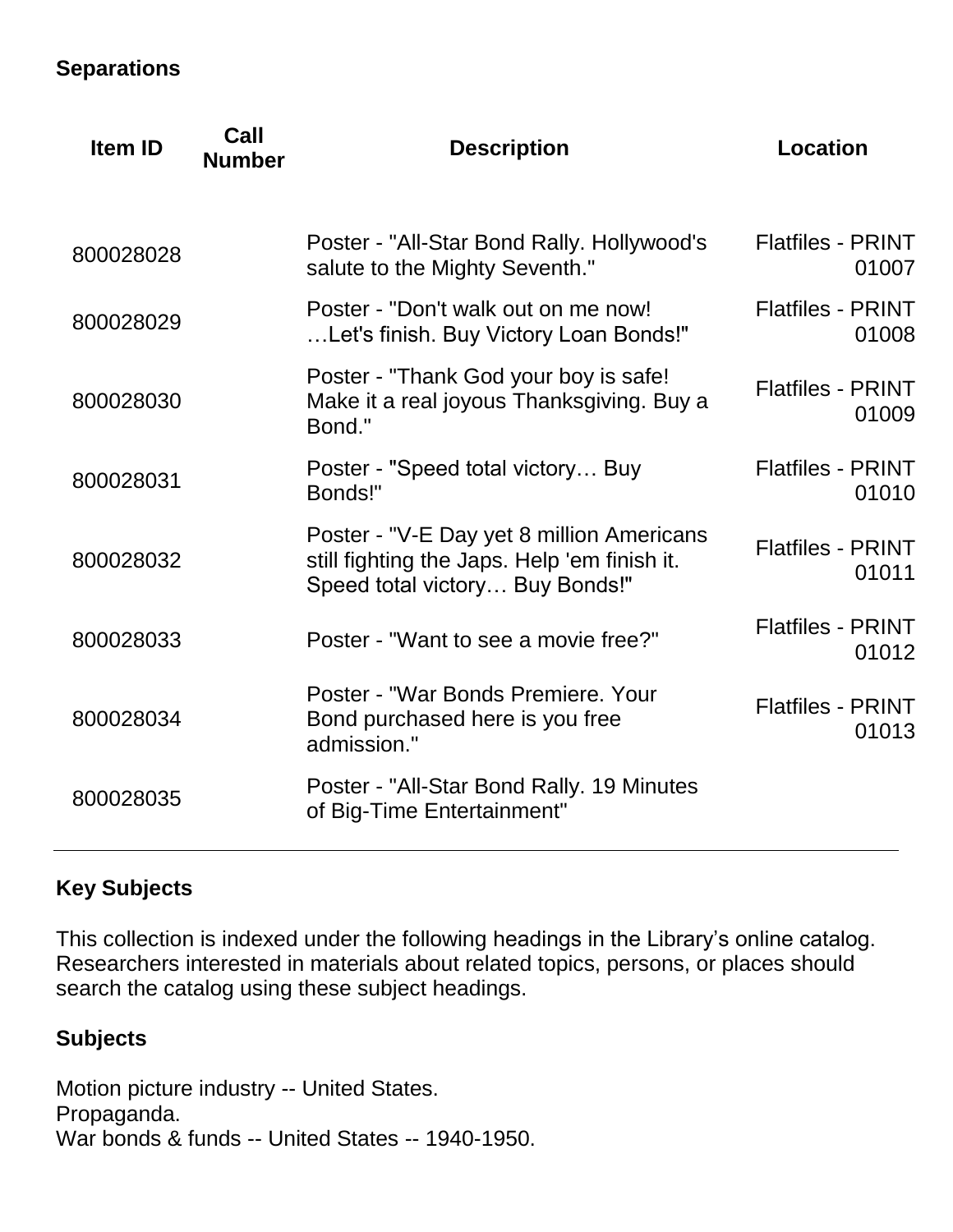## **Container List**

| <b>Box Folder</b> | Item ID#  | <b>Title</b>                                                                                                                          | <b>Dates</b>               |
|-------------------|-----------|---------------------------------------------------------------------------------------------------------------------------------------|----------------------------|
|                   |           | <b>Series One: Seventh War Bond Drive</b>                                                                                             | 1945, n.d.                 |
|                   | 800028001 | Special Memorandum to State Chairmen<br>from the Treasury Department - regarding<br>Special Events Directors and Army-Navy<br>Liaison | 3/28/1945                  |
|                   | 800028002 | Letter to Mr. Samuel Pinanski, Chairman of<br>the Seventh War Loan Committee from<br>Henry Morgenthau, Jr., Secretary of<br>Treasury  | 4/12/1945                  |
|                   | 800028003 | "This is the Showmen's Seventh War Loan<br>Drive" pamphlet                                                                            | $5/14/1945$ -<br>6/30/1945 |
|                   | 800028004 | Show World's Seventh War Bond Salute to<br>Major Glenn Miller; held on National Glenn<br>Miller Day, 6/5/1945                         | c. 6/5/1945                |
|                   | 800028005 | V-E Bond Selling Suggestions from the<br><b>Treasury Department</b>                                                                   | n.d.                       |
|                   | 800028006 | A New "Philadelphia Story" - Philadelphia<br>Really Sold Bonds! from the Treasury<br>Department                                       | n.d.                       |
|                   | 800028007 | How to Become an Issuing Agent! from the<br><b>Treasury Department</b>                                                                | n.d.                       |
|                   | 800028008 | <b>Exploitation Ideas</b>                                                                                                             | n.d.                       |
|                   | 800028009 | Advertisement for theaters to buy buttons to<br>hand out to the people who purchased the<br>bonds from their business                 | n.d.                       |
|                   | 800028010 | Flyer for the bond advertisement posters<br>available at the National Screen Service<br>Exchange                                      | n.d.                       |
|                   |           |                                                                                                                                       |                            |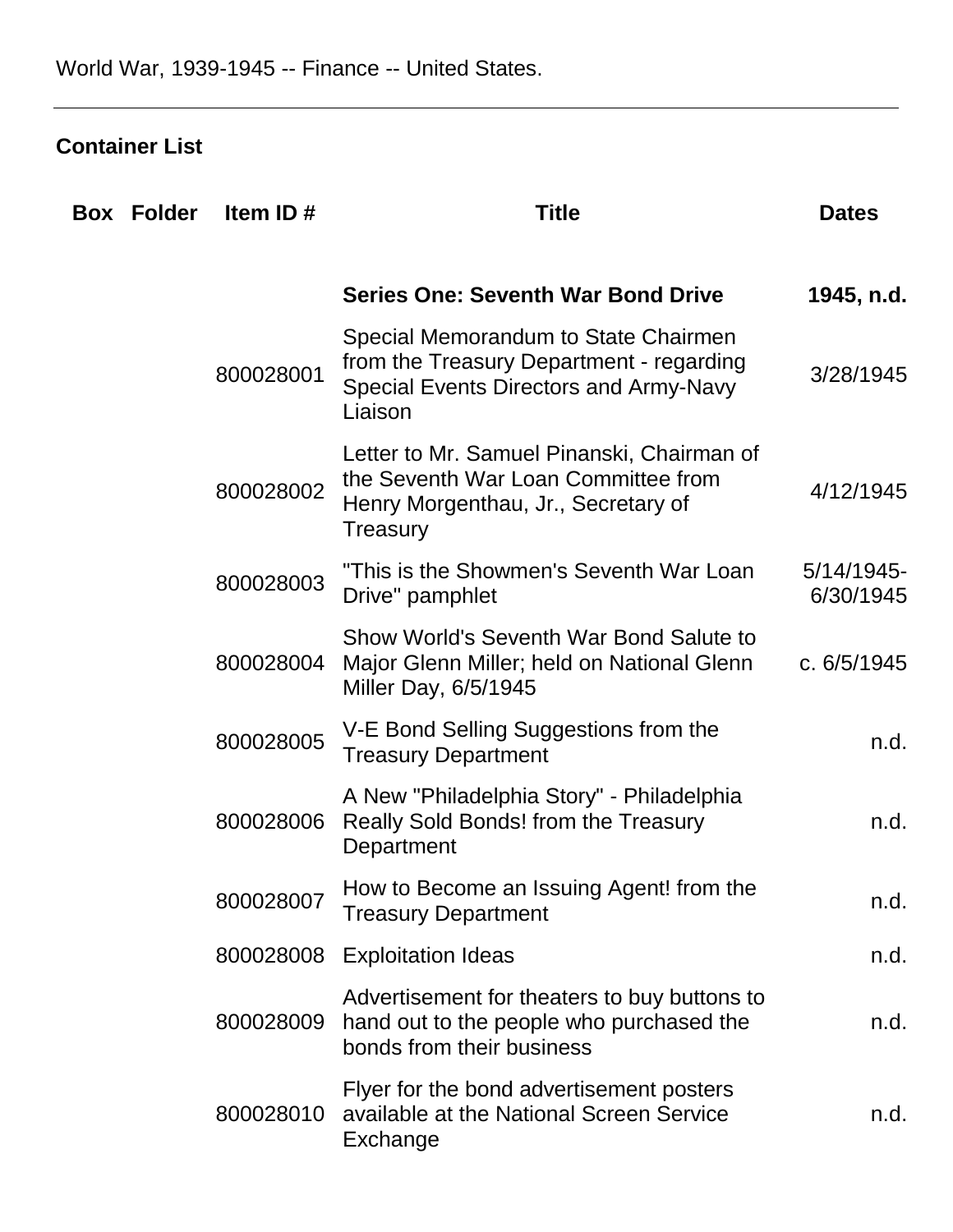| 800028011 | <b>Agreement of National Distributions</b><br>Regarding Pictures for 7th War Loan<br><b>Campaign Showings</b>                                          | n.d. |
|-----------|--------------------------------------------------------------------------------------------------------------------------------------------------------|------|
| 800028012 | Advertisement for mats promoting free<br>tickets to War Bond Premiere movie day                                                                        | n.d. |
| 800028013 | Document with tips for the War Bond<br>Premiere day                                                                                                    | n.d. |
| 800028014 | <b>Hollywood Advertising Company</b><br>advertisement for available 7th War Loan<br>Bonds banners, flags, and pennants                                 | n.d. |
| 800028015 | Advertisement for Bing Crosby's "Buy A<br>Bond" and three "bond-selling trailers"                                                                      | n.d. |
| 800028016 | List of Military Liaison and Special Events<br><b>Chairmen in Each State</b>                                                                           | n.d. |
| 800028017 | Diagram of a stage setup                                                                                                                               | n.d. |
| 800028018 | Announcement to "take advantage of the<br>help these National Organizations [The<br>American Legion and Boys' Clubs of<br>America, Inc.] are offering" | n.d. |
| 800028019 | Advertisement for mats promoting free<br>tickets to War Bond Premiere movie day                                                                        | n.d. |
| 800028020 | Publicity Editorial suggestions to submit to<br>local newspapers                                                                                       | n.d. |
| 800028021 | Suggestion of photographs to submit to local<br>newspapers with information on purchasing<br>the mats shown in the photographs                         | n.d. |
| 800028022 | Advertisement for mats promoting free<br>tickets to War Bond Premiere movie day                                                                        | n.d. |
| 800028023 | Scripts for "Your Seventh War Loan Radio<br><b>Spot Announcements"</b>                                                                                 | n.d. |
| 800028024 | Advertisement for the "All-Star Bond Rally"                                                                                                            | n.d. |
| 800028025 | Empty envelope - "To Be Used for V-E Day.<br>Confidential!"                                                                                            | n.d. |